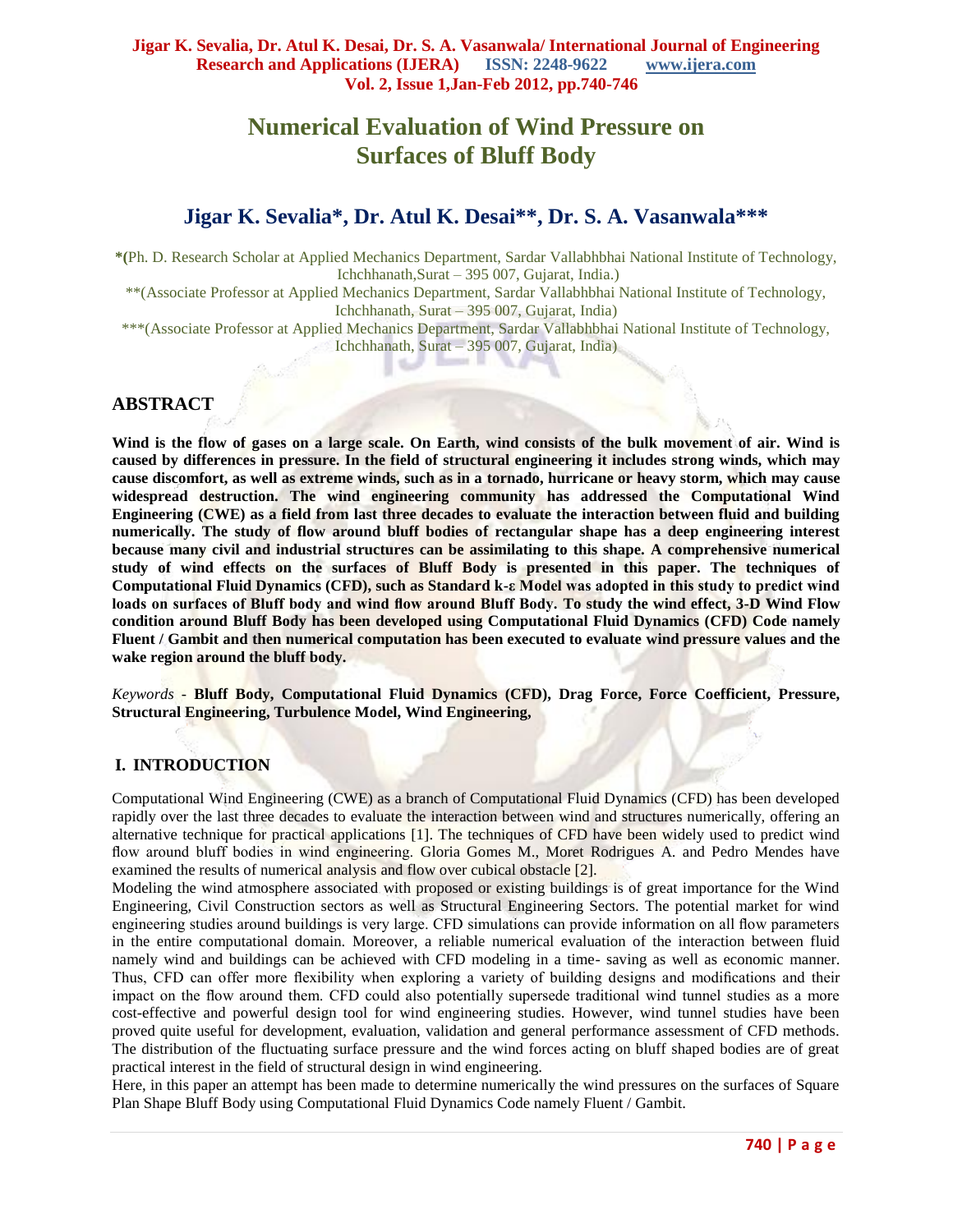#### **II. METHODOLOGY**

In order to study the effect of Wind on Bluff Body with respect to Wind Pressure, wake region, drag force, etc., a Bluff Body with square plan shape having dimensions as shown in figure 1 has been considered. The height of the Bluff Body considered is 186 mm. To execute study, Computational Fluid Dynamics Code namely Fluent and Gambit have been used.



The location of Model in Computational Domain is as shown in figure 2.



**Fig. 2 Location of Model in Computational Domain of Fluent**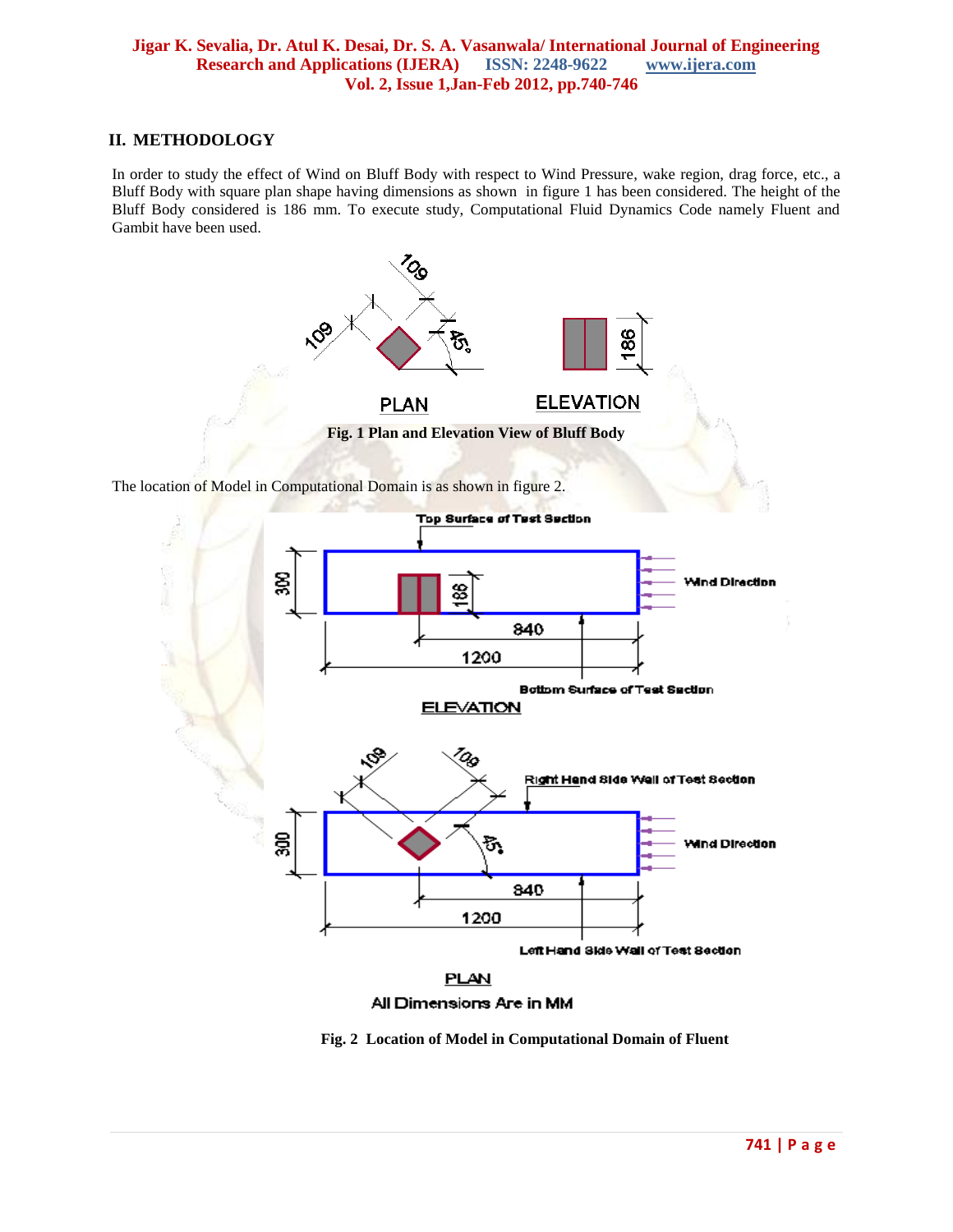## **III. DATA CONSIDERED IN NUMERICAL (CFD) ANALYSIS**

- Size of Fluid (Computational) Domain : 300 x 300 x 1200 mm
- $\triangleright$  Type of Fluid : Air
- P Density of Air:  $1.225 \text{ kg/m}^3$
- Viscosity of Air : 1.7894 $e^{-0.5}$  kg/m.sec
- Size of Model : 109 x 109 x 186 mm
- Operating Pressure : 101325 Pascal
- Model : Standard k-є Model
- Solver : Pressure Based
- $\triangleright$  Inlet Velocity : 8 m/sec

#### **IV. DOMAIN SIZE**

There are no explicit rules dictating the size of a computing domain [3]. For this study, size of the computational domain considered is 1200 mm x 300 mm x 300 mm in the longitudinal  $(X)$ , lateral  $(Z)$ , and vertical  $(Y)$  directions, respectively as shown in figure 2, 3, 4 and 5. Here, computational domain is shown along with Square Plan Shape Bluff Body.



#### **Fig. 5 View of Computational Domain in X-Z Plane (Horizontal Plane) V. BOUNDARY CONDITIONS**

The boundary conditions for the computational domain is considered as follows,

- The ground at the bottom of the computational domain was simulated with a smooth wall using log law wall function.
- The free slip boundary conditions are applied to top and side surfaces of computational domain. The flux normal to the boundary is considered zero.
- The no slip boundary conditions are applied to the surfaces of Building Model.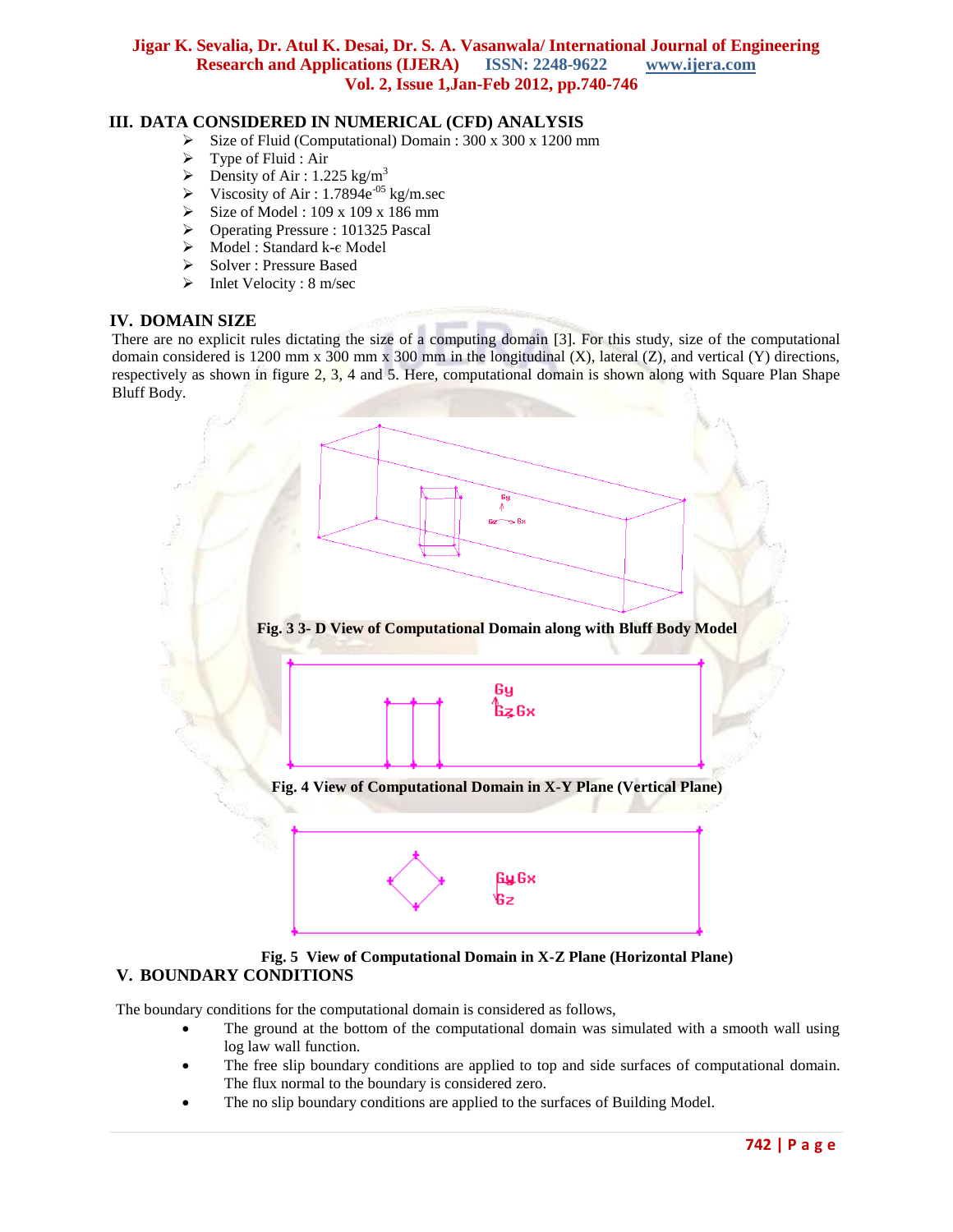# **VI. COMPUTATIONAL GRID**

3-D Unstructured grids are created in the computational domain. The Computational Grid Patterns for the Building Unit situated in computational domain is shown in figure 6 and figure 7.



# **Fig. 7 Computational Grids in X-Y Plane (Vertical Plane) in Gambit**

# **VII. RESULTS OBTAINED BY CFD ANALYSIS USING GAMBIT / FLUENT**

In order to study the variation in Wind Pressure on surfaces of Bluff Body, different points are located on surfaces of Bluff Body as shown in figure 8 and 9. At all these points, wind pressures are obtained in post processing of Fluent. The results interpreted from the Pressure Contours obtained in CFD Analysis are shown in table 1.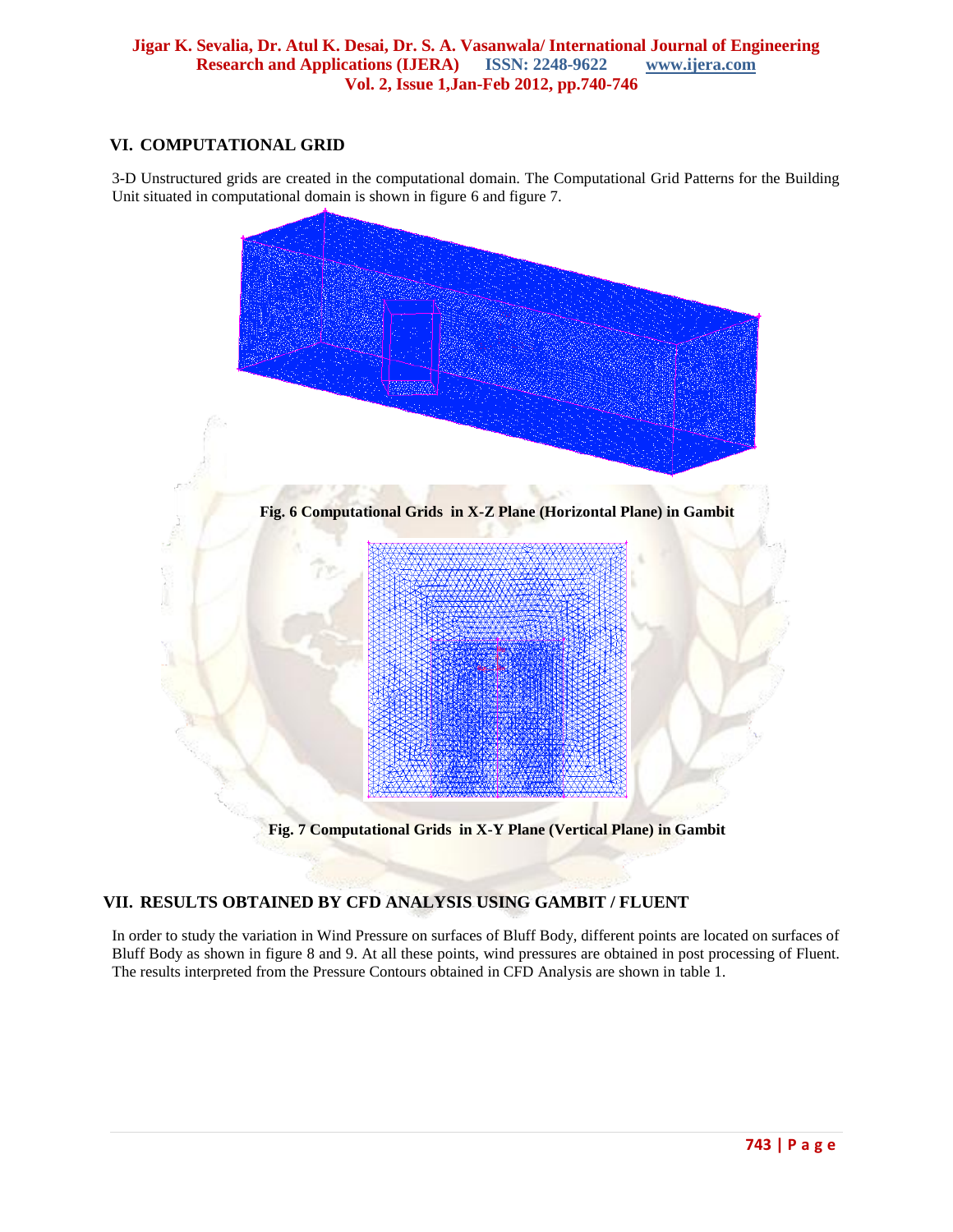

**Fig. 9 Points Identity on Side Faces of Model**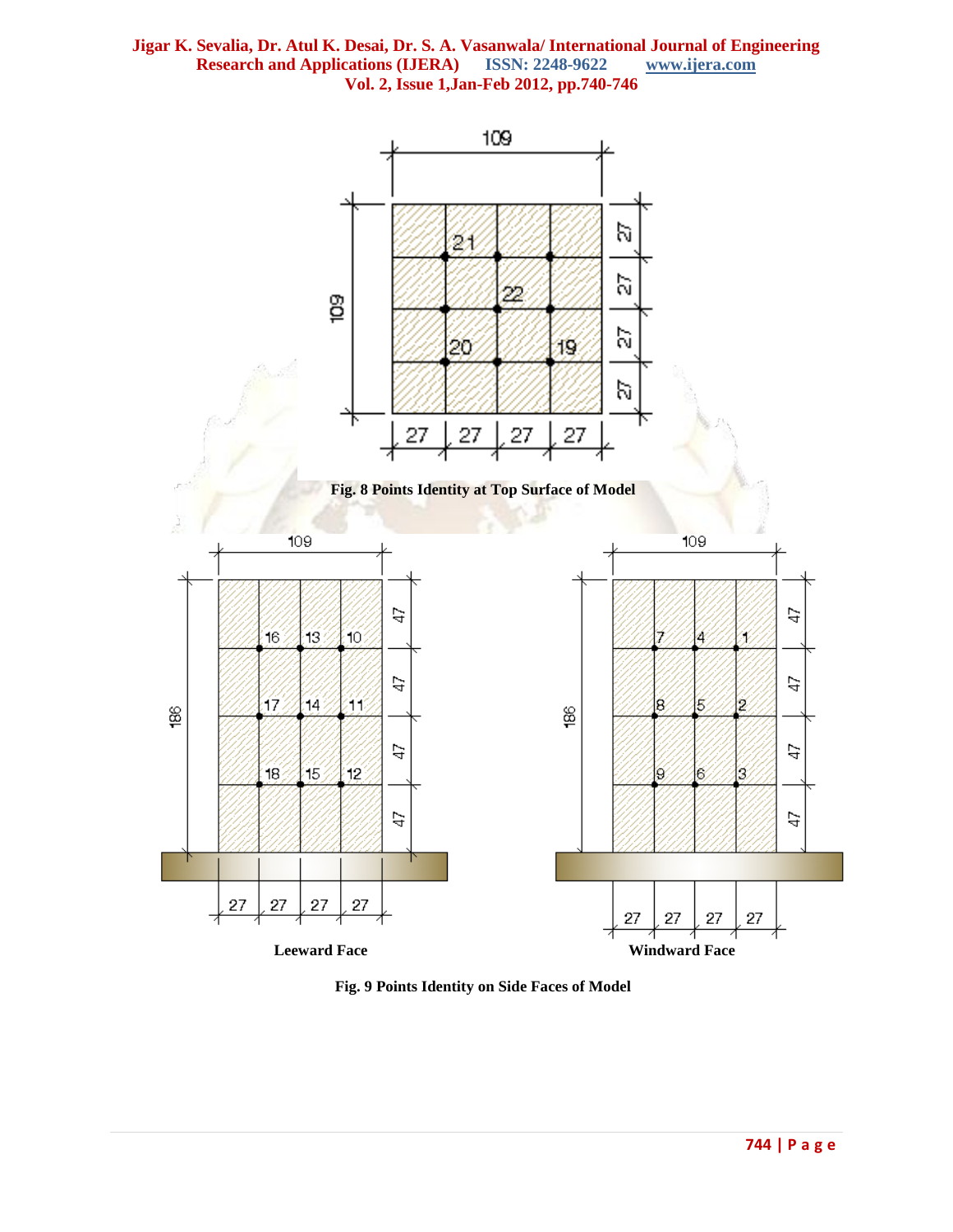| <b>Points Identity on Model</b> | <b>Static Wind Pressure</b><br>(N/m <sup>2</sup> ) | <b>Points Identity on</b><br><b>Model</b> | <b>Static Wind Pressure</b><br>(N/m <sup>2</sup> ) |
|---------------------------------|----------------------------------------------------|-------------------------------------------|----------------------------------------------------|
| <b>Wind Ward Face</b>           |                                                    | <b>Leeward Face</b>                       |                                                    |
| $\mathbf{1}$                    | 35.8                                               | 10                                        | $-139$                                             |
| $\overline{2}$                  | 35.8                                               | 11                                        | $-101$                                             |
| 3                               | 35.8                                               | 12                                        | $-76.5$                                            |
| $\overline{4}$                  | 23.4                                               | 13                                        | $-139$                                             |
| 200<br>5                        | 23.4                                               | 14                                        | $-101$                                             |
| 6                               | 23.4                                               | 15                                        | $-89$                                              |
| $\overline{7}$                  | $-14.1$                                            | 16                                        | $-139$                                             |
| 8                               | $-14.1$                                            | 17                                        | $-101$                                             |
| 9                               | $-14.1$                                            | 18                                        | $-89$                                              |
| <b>Top Surface</b>              |                                                    |                                           |                                                    |
| 19                              | PP-<br>$-89$                                       | 21                                        | $-89$                                              |
| 20                              | $-76.5$                                            | 22                                        | $-101$                                             |

#### **Table 1 Numerical Analysis Results**

The results tabulated in above table are shown graphically in Graph 1